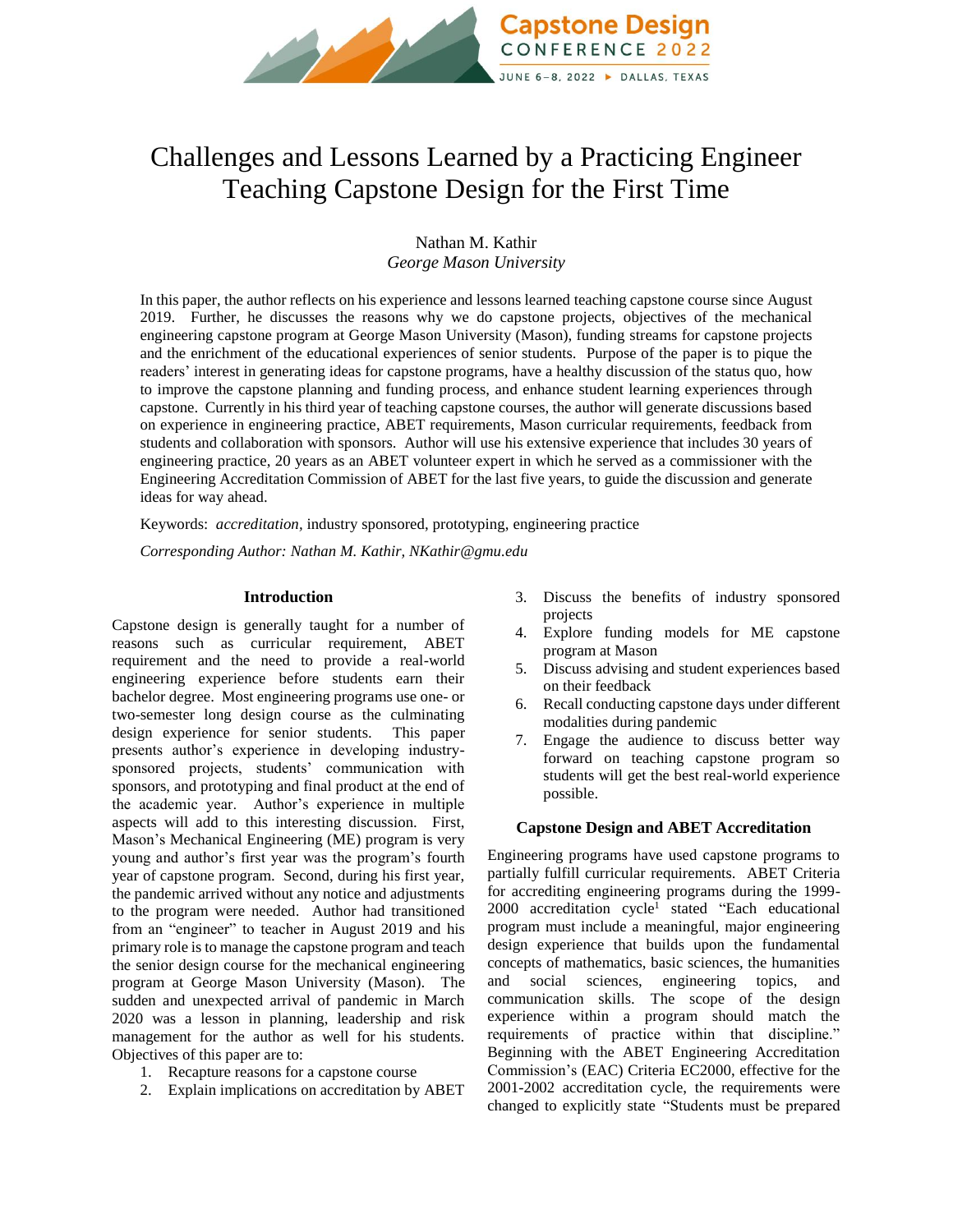for engineering practice through the curriculum culminating in a major design experience based on the knowledge and skills acquired in earlier coursework and incorporating engineering standards and realistic constraints that include most of the following considerations: economic; environmental; sustainability; manufacturability; ethical; health and safety; social; and political." Latest ABET EAC Criteria for the 2021-2022 accreditation cycle require "a culminating major engineering design experience that 1) incorporates appropriate engineering standards and multiple constraints, and 2) is based on the knowledge and skills acquired in earlier course work." The student outcome 2 of the criteria states "an ability to apply engineering design to produce solutions that meet specified needs with consideration of public health, safety, and welfare, as well as global, cultural, social, environmental, and economic factors."

 Although the requirements have evolved gradually, essentially it requires a major design experience with number of considerations and must incorporate engineering standards and multiple constraints. Lack of incorporating engineering standards and constraints in senior design invariably results in a shortcoming during ABET's program evaluation visit. Although ABET criteria do not require fabrication, testing or any type of construction, mechanical engineering programs at numerous institutions require prototyping and/or machine shop, "hands-on" experience which is the case at Mason. It is a great experience when students can go through the full range of a project, starting with negotiating a project proposal with the sponsor, then do planning, design, prototyping, testing and submitting the completed product to the sponsor. Together with project management and risk management, students gain a realworld experience, and it is certainly more than what ABET criteria requires. Capstone design in our mechanical engineering is required to meet the criteria for university's writing intensive course. Mason's Writing Across the Curriculum Committee sets the standards for the writing intensive criteria. It makes the students think the purpose of writing as to learn, think, and communicate, and not merely following the grammar rules learned in composition courses previously.

## **Funding and Team Size of Capstone Projects**

When a program requires students to do prototyping to include "building" an artifact, there is a cost associated with it. Depending on the extent of the design, the program's budget may not cover this added cost unless it is sponsored by external entities. Since the inception of our capstone programs six years ago, 100% of the projects have been sponsored by industry or government, external to our department. Table 1 summarizes the growth in students in the senior design course at Mason

for the last six academic years. As the enrollment has grown, it has been a challenge to obtain adequate number of sponsored projects. This situation became more acute for the class of 2020-21 when most of the companies operated in a virtual mode and it was not possible to visit in-person to solicit support. Although the author prefers a team size of four students for optimum productivity and student experience, the teams were formed with five or six students as a result of inadequate number of projects. As reported by Watkins<sup>2</sup>, it is difficult to and takes a lot of effort to document awarding a failing grade since most of the work submitted by students are done in a team effort. Therefore, the question is what other models can be used to generate projects for capstone students and to keep the team size reasonable? Author is considering faculty created projects, students suggested project ideas and having multiple teams work on the same project as an internal competition. What would be the pros and cons of each of these models? Student surveys conducted at the end of the year for senior design course indicated that when teams have five or six students, one or two students get by simply doing the bare minimum amount of work. Also, working on sponsored projects and with industry personnel, it becomes a networking opportunity and occasionally students find employment because of their involvement in sponsored capstone projects.

Table 1 – Number of students, projects and team size

| Academic<br>Year                | 2016<br>$-17$ | 2017<br>$-18$ | 2018<br>$-19$ | 2019<br>$-20$ | 2020<br>$-21$ | 2021<br>$-22$ |
|---------------------------------|---------------|---------------|---------------|---------------|---------------|---------------|
| Number<br>of<br><b>Students</b> | 19            | 49            | 68            | 59            | 92            | 80            |
| Number<br>of Teams              |               | 10            | 14            | 14            | 17            | 20            |
| <b>Students</b><br>per Team     | 5             | .5            | 5             | 4             | 5             |               |

 During the AY 2018-19 and 2019-20, student teams consisted of four or five students per team. As explained previously, teams had either five or six students per team during AY 2020-21. All the teams had four students each during AY 2021-22 and few teams had students from other engineering fields and computer science due to multidisciplinary nature of projects. Student feedback indicated that the workload was more for a four-person team and five members per team would be better. Although unusual, when one student quit the program after one semester, his team was left three students and it was very difficult for the team to complete the project in the spring semester. In author's opinion, a capstone team should consist of four or five students, number depending on the expected complexity of the project. For projects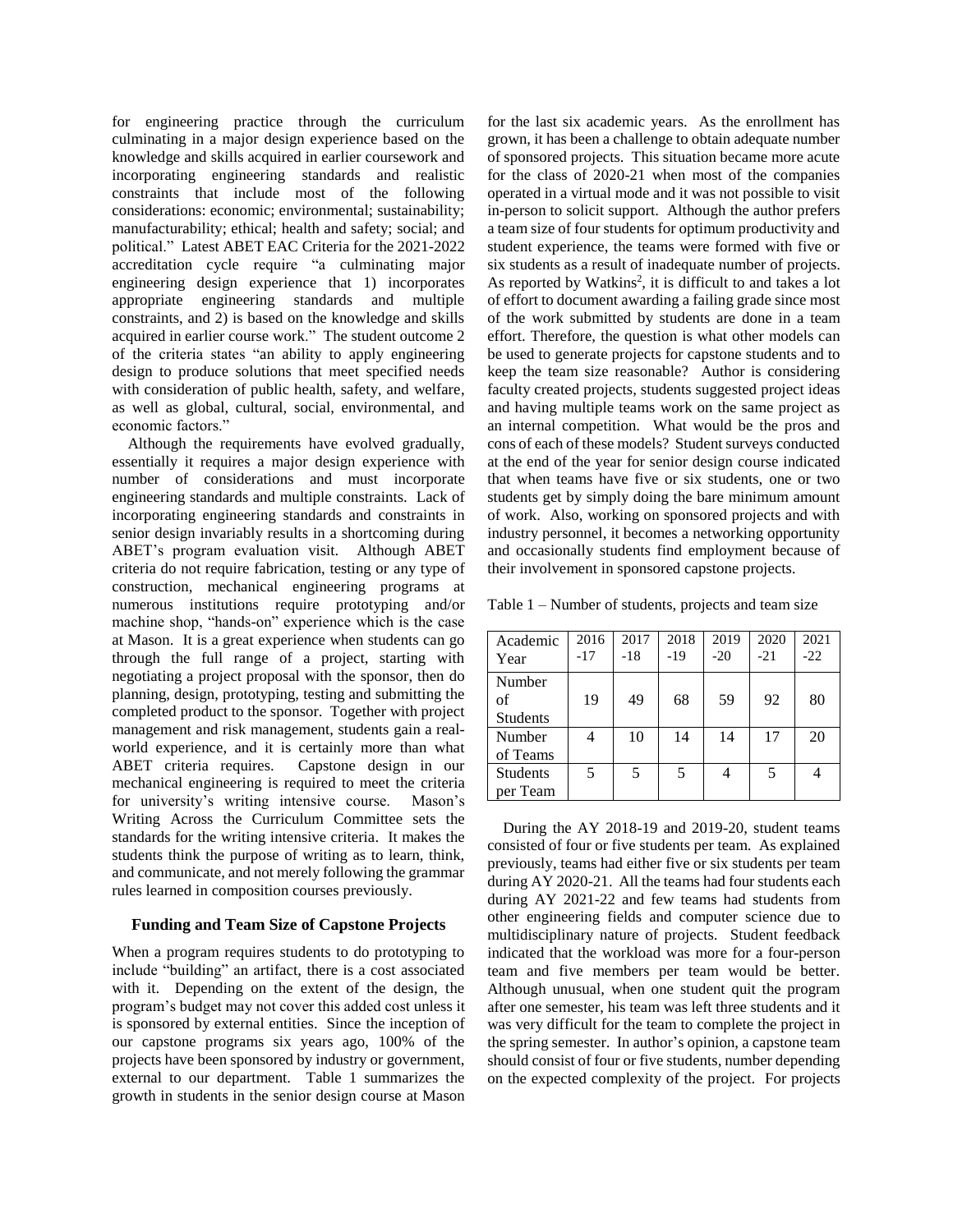with average complexity, there was no increase in quality of delivery or performance with more than five on a team.

## **Comparing Origins of Capstone Project Ideas**

Majority of our capstone projects are industry sponsored and thus to a larger extent, involve problems initially defined by the sponsors and fine-tuned by the student teams in consultation with sponsors. There were few projects which were originated with ideas from faculty members. As stated by Howe, et. al.<sup>3</sup>, students experienced increased networking opportunities when they worked on industry sponsored projects although they usually started with very vague project scope. This approach gives students more exposure to what they will experience in engineering practice. Project ideas initiated by faculty members seemed to be "welldefined" and had the students focused on tasks from the beginning. Curricular requirements are met as long as a project provides culminating design experience. However, it is the author's opinion that providing opportunities to improve soft skills and increase networking opportunities are very desirable outcomes of capstone experience.

## **Advising and Student Experience**

Based on student survey conducted at the end of each academic year, students are very satisfied with their capstone experience and opportunity to interact with realworld engineering companies. We have about 13 fulltime faculty members and a number of adjunct faculty members in our department. Two faculty members generally teach four sections of senior design, limiting enrollment to 25 students per section. Each team is assigned a faculty member, or technical advisor to mentor and guide the students during the two semesters. Advisors are assigned to a project that aligns with their areas of expertise. All full-time faculty members are required to mentor one team as part of the service requirement to the program. When necessary, adjunct faculty members are asked to advise a capstone team and it is voluntary on their part. As most adjunct faculty members are practicing or retired engineers, they bring a wealth of knowledge to share with the students and it has served the students well. In addition to the faculty advisors, the course instructors serve as the secondary advisors. Students indicated that success of the team strongly correlated to the level of engagement by sponsors. Students indicated "hands-on" activities have helped them and kept the capstone process more interesting compared to a theoretical design experience. Those teams who met the sponsors periodically had a higher rate of successfully completing the projects on time than those who did not.

## **Capstone Days**

Towards the end of the academic year, our program has had a capstone expo day, simply known as the capstone day in which students showcase their creativity and prototypes. It is a day of celebration for graduating seniors besides the university commencement day. Capstone day is held on a smaller scale than the university commencement event, and students often invite family and friends to the event. The pandemic arrived in March 2020 during the author's first year and the in-person capstone day had to be cancelled. With expedited planning, our program managed to host a "Virtual Capstone Day" in May 2020 in which all student teams presented their projects. During spring 2021, public health situation improved slightly but the pandemic did not end. Our program hosted a capstone day event over two days in May 2021 in a hybrid format where the students had static displays with limited attendance and visitors were allowed in a capacity controlled, socially distanced manner. We held an inperson capstone day on May 5, 2022 and it was well attended by alumni, faculty, sponsors, students, families, friends and supporters of the mechanical engineering program.

## **Conclusion**

Through reflection, the author has discussed some of the challenges that arose during his first years of teaching mechanical engineering capstone course. Further, he has discussed it in light of his decades of experience in engineering practice and years of service to ABET as a volunteer expert. Author would like to know best funding mechanisms to sponsor a large senior design class in which 100% of the projects are industry sponsored. All of us who teach capstone design course can share lessons learned and enrich and improve future students' culminating design experience. This is the motivation for the paper and the author plans to engage the audience in this endeavor.

## **References**

- 1. ABET, Criteria for Accrediting Engineering Programs, various editions from 1998Effective for Evaluations during the 1998-1999, 2001-2002 and 2021-2022 Cycles, Baltimore, MD
- 2. G.K. Watkins, Awarding Failing Grades in a Senior Capstone Design Course, Proceedings of the 2018 Capstone Design Conference, Rochester, New York.
- 3. S. Howe, S.L. Poulos and L.M. Rosenbauer, The 2015 Capstone Design Survey: Observations from